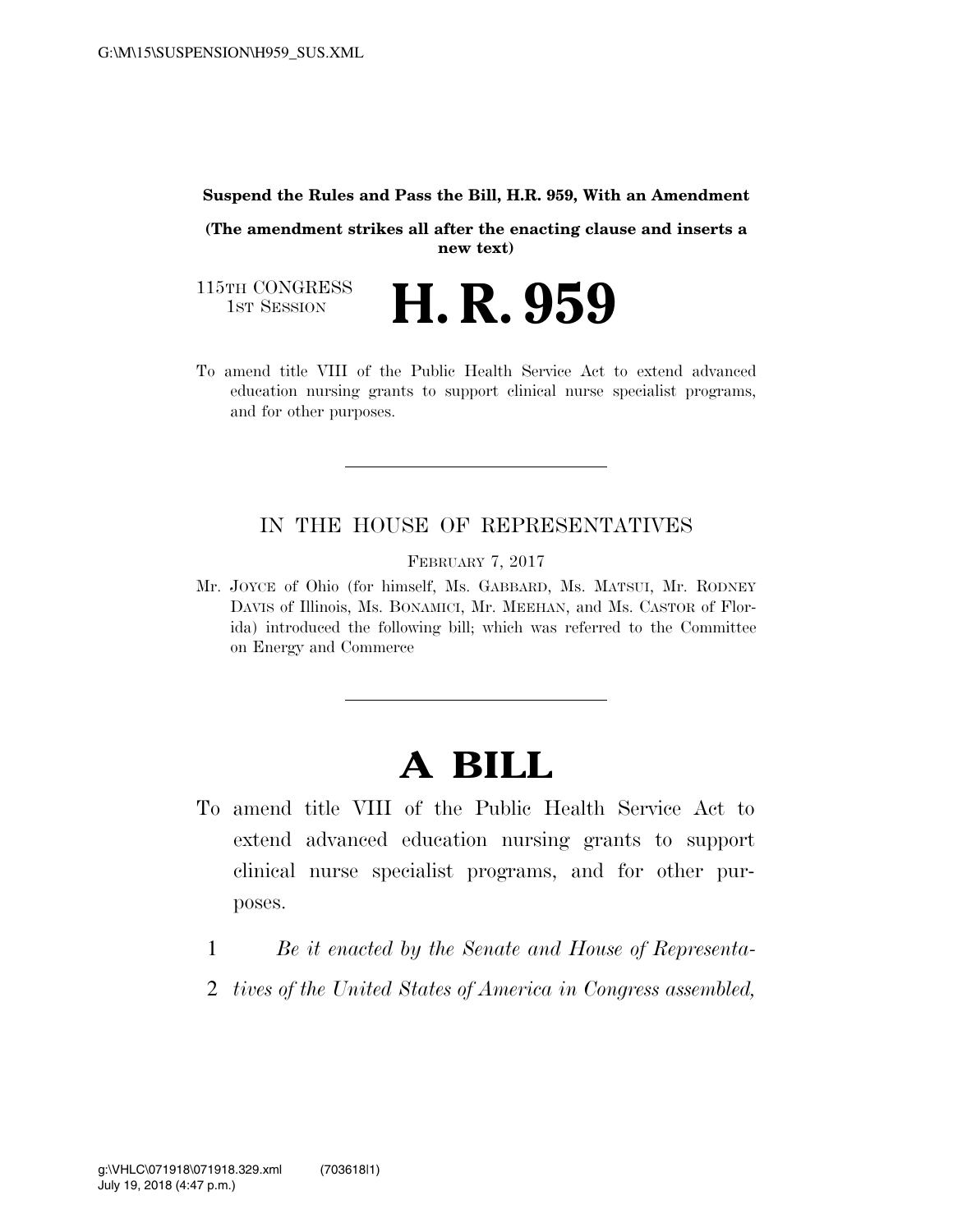### **SECTION 1. SHORT TITLE; TABLE OF CONTENTS.**

- (a) SHORT TITLE.—This Act may be cited as the
- ''Title VIII Nursing Workforce Reauthorization Act of 2018''.
- (b) TABLE OF CONTENTS.—The table of contents of
- this Act is as follows:
	- Sec. 1. Short title; table of contents.
	- Sec. 2. General provisions.
	- Sec. 3. Nurse practitioners, nurse midwives, nurse anesthetists, and other advanced education nurses.
	- Sec. 4. Increasing nursing workforce diversity.
	- Sec. 5. Strengthening capacity for basic nurse education and practice.
	- Sec. 6. Student loans.
	- Sec. 7. National Advisory Council on Nurse Education and Practice.
	- Sec. 8. Other provisions.

#### **SEC. 2. GENERAL PROVISIONS.**

 (a) APPLICATION.—Section 802(c) of the Public Health Service Act (42 U.S.C. 296a(c)) is amended by striking ''shall address relevant national nursing needs that the project will meet'' and inserting ''shall address relevant national nursing needs that the project will ad- dress and how the project aligns with the national nursing service goals referred to in section 806(a)''.

- (b) USE OF FUNDS.—Section 803 of the Public Health Service Act (42 U.S.C. 296b) is amended by add-ing at the end the following:
- ''(c) SUPPLEMENT NOT SUPPLANT.—Funds awarded as a grant under this title for a project or activity shall be used to supplement, not supplant, the non-Federal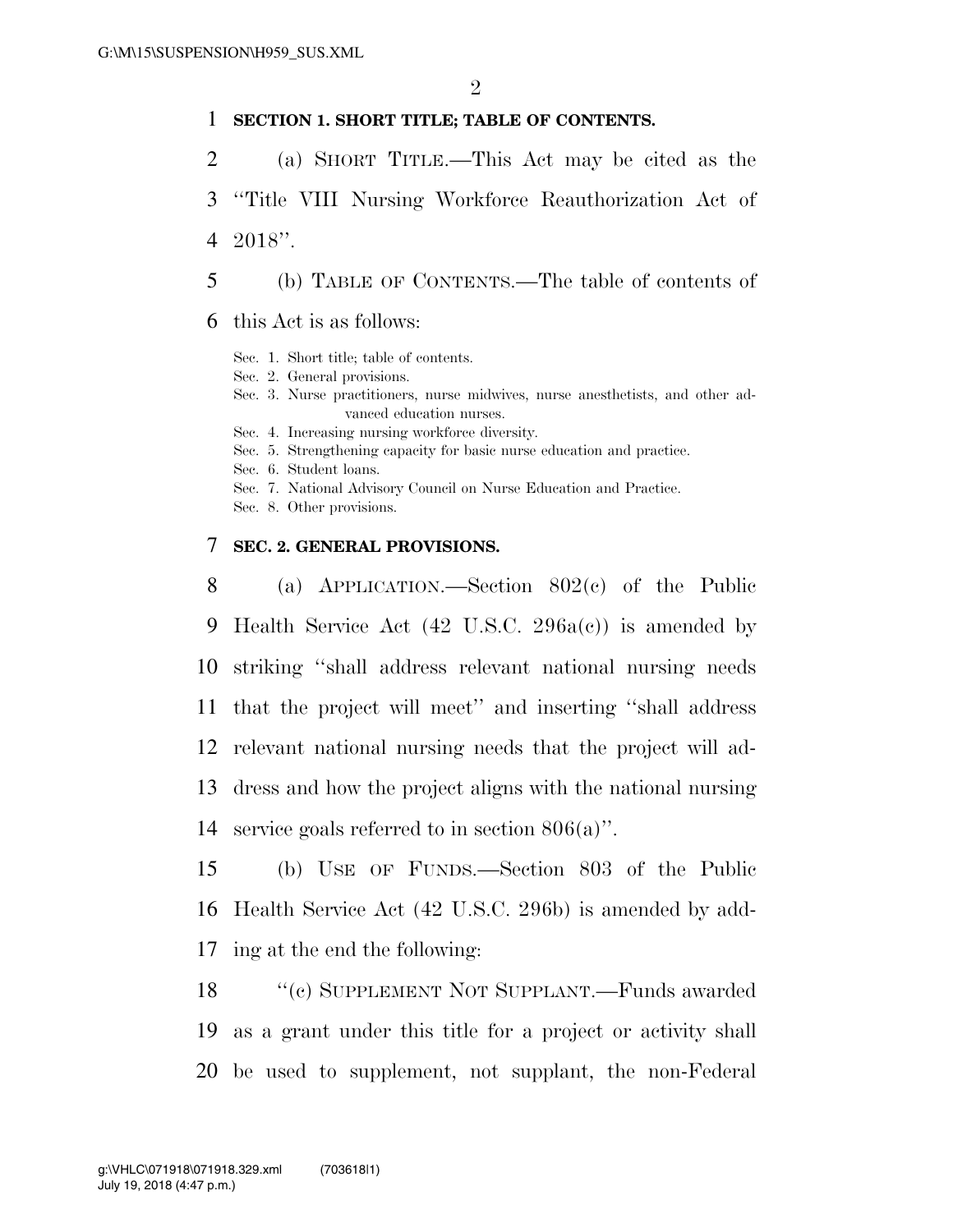funds that would otherwise be made available for such project or activity.''.

 (c) GENERALLY APPLICABLE PROVISIONS.—Section 806 of the Public Health Service Act (42 U.S.C. 296e) is amended—

- (1) in subsection (b), by amending paragraph (2) to read as follows:
- 8 "(2) EVALUATIONS.—The Secretary shall es- tablish procedures to ensure the annual evaluation of programs and projects operated by recipients of grants under this title. Such procedures shall ensure that continued funding for such programs and projects will be conditioned upon the submission of—
- 15 "(A) data demonstrating that satisfactory progress has been made by the program or project in meeting the performance outcome 18 standards (as described in section 802) of such program or project; and

20  $\langle$  (B) a detailed description of activities conducted by such program or project to meet 22 such performance outcome standards.";

23 (2) in subsection  $(e)(2)$ , by inserting ", and have relevant expertise and experience'' after ''who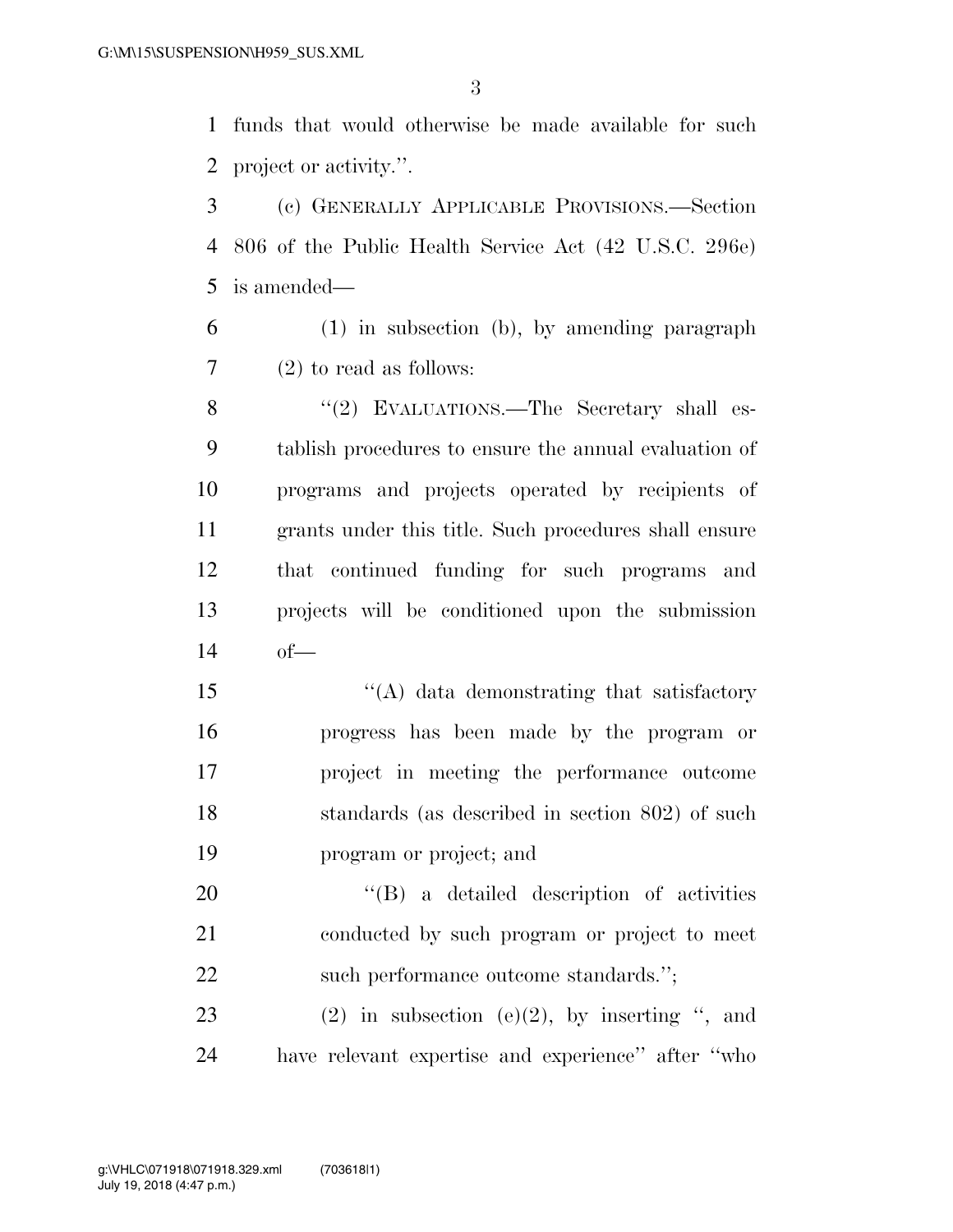are not officers or employees of the Federal Govern-ment''; and

(3) by adding at the end the following:

 ''(i) ANNUAL REPORT ON NURSING WORKFORCE PROGRAMS.—Annually, the Secretary shall submit to the Committee on Health, Education, Labor, and Pensions of the Senate, and the Committee on Energy and Commerce of the House of Representatives, a report containing an assessment of the programs and activities of the Depart- ment of Health and Human Services related to enhancing the nursing workforce, including the extent to which pro- grams and activities under this title meet identified goals and performance measures developed for the respective programs and activities.''.

# **SEC. 3. NURSE PRACTITIONERS, NURSE MIDWIVES, NURSE ANESTHETISTS, AND OTHER ADVANCED EDU-**

**CATION NURSES.** 

 Section 811 of the Public Health Service Act (42 U.S.C. 296j) is amended—

- 20  $(1)$  in subsection  $(b)$ —
- 21 (A) by striking "R.N./Master's" and in-serting ''R.N./graduate''; and

 (B) by inserting ''clinical nurse leaders,'' 24 before "or public health nurses";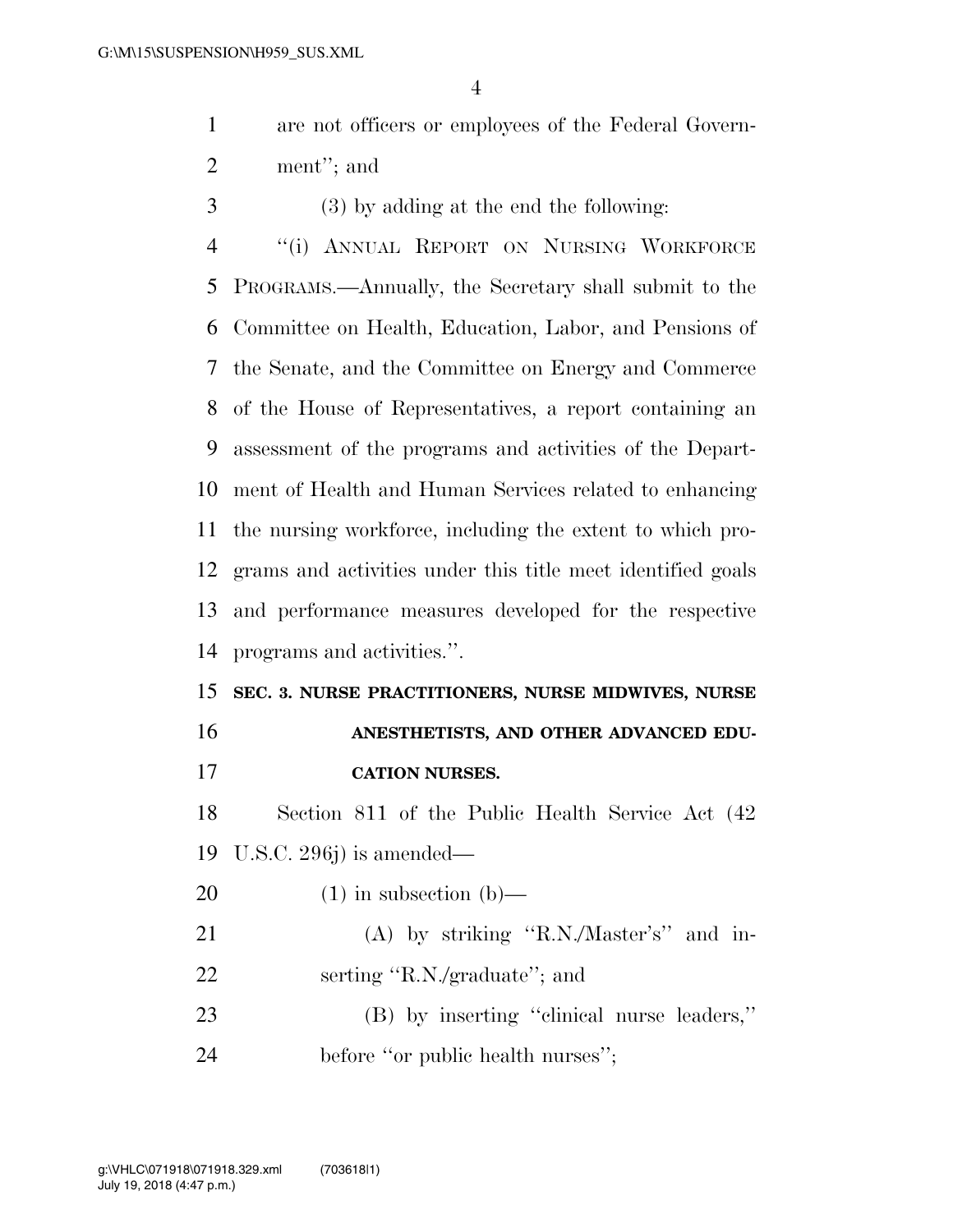(2) by redesignating subsections (f) and (g) as subsections (g) and (h), respectively; (3) by inserting after subsection (e) the fol- lowing new subsection: ''(f) AUTHORIZED CLINICAL NURSE SPECIALIST PROGRAMS.—Clinical nurse specialist programs eligible for support under this section are education programs that—  $\frac{4}{1}$  provide registered nurses with full-time clinical nurse specialist education; and  $(2)$  have as their objective the education of clinical nurse specialists who will upon completion of such a program be qualified to effectively provide care through the wellness and illness continuum to inpatients and outpatients experiencing acute and chronic illness.''; and (4) by adding at the end the following: 18 "(i) AUTHORIZATION OF APPROPRIATIONS.—There are authorized to be appropriated to carry out this section \$74,581,000 for each of fiscal years 2019 through 2023.''. **SEC. 4. INCREASING NURSING WORKFORCE DIVERSITY.**  Section 821 of the Public Health Service Act (42 U.S.C. 296m) is amended by adding at the end the fol-lowing: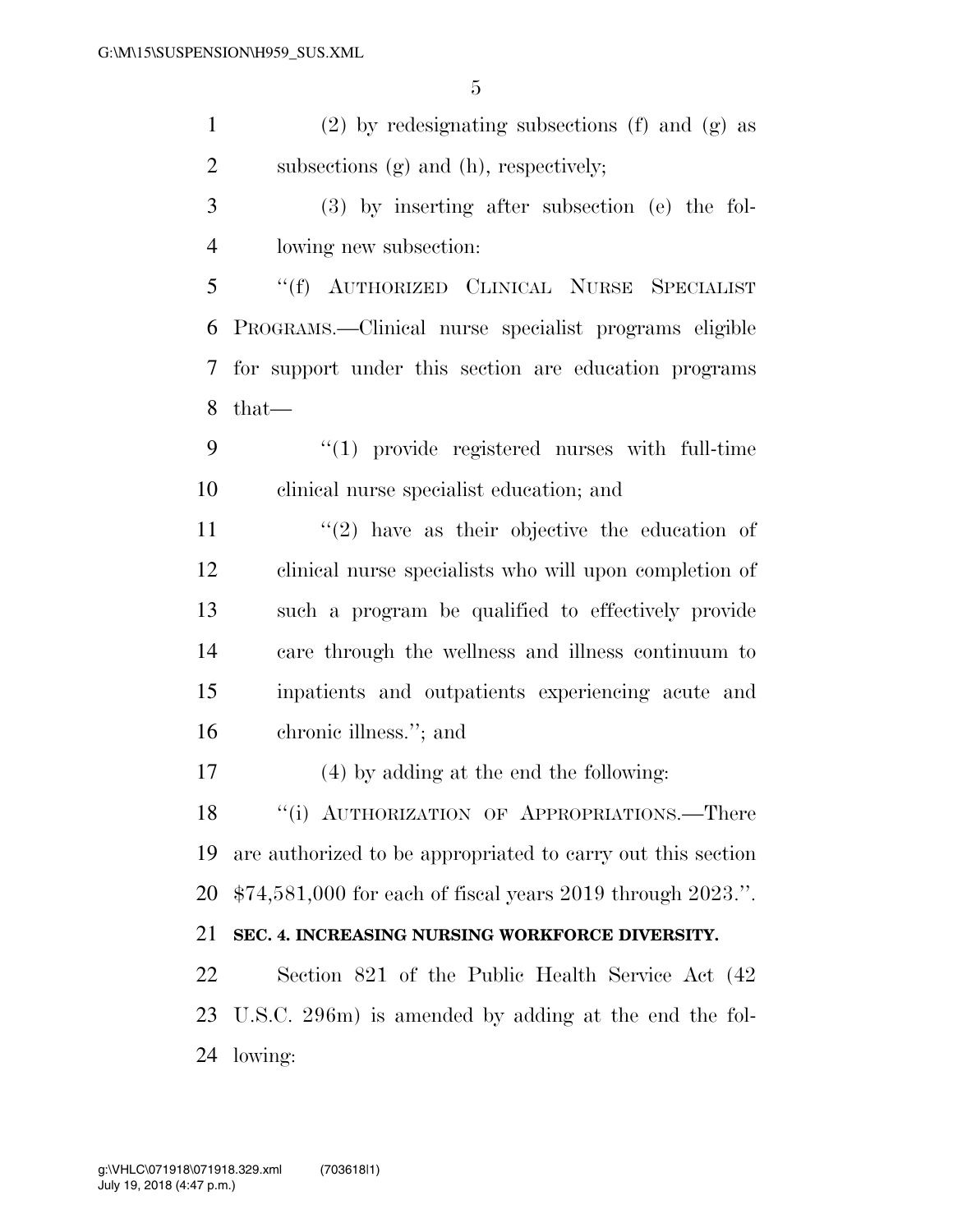| $\mathbf{1}$   | "(d) AUTHORIZATION OF APPROPRIATIONS.—There                 |
|----------------|-------------------------------------------------------------|
| 2              | are authorized to be appropriated to carry out this section |
| 3              | $$17,343,000$ for each of fiscal years 2019 through 2023.". |
| $\overline{4}$ | SEC. 5. STRENGTHENING CAPACITY FOR BASIC NURSE              |
| 5              | EDUCATION AND PRACTICE.                                     |
| 6              | (a) NURSE EDUCATION, PRACTICE, QUALITY, AND                 |
| 7              | RETENTION GRANTS.—Section 831 of the Public Health          |
| 8              | Service Act (42 U.S.C. 296p) is amended—                    |
| 9              | (1) in the section heading, by striking " $AND$             |
| 10             | <b>QUALITY"</b> and inserting "QUALITY, AND RETEN-          |
| 11             | $TION$ <sup>"</sup> ;                                       |
| 12             | (2) in subsection (b), by amending paragraph                |
| 13             | $(2)$ to read as follows:                                   |
| 14             | $\lq(2)$ providing care for underserved populations         |
| 15             | and high-risk groups, which may include the elderly,        |
| 16             | individuals with HIV/AIDS, individuals with mental          |
| 17             | health or substance use disorders, individuals who          |
| 18             | are homeless, and victims and survivors of domestic         |
| 19             | violence;";                                                 |
| 20             | $(3)$ in subsection $(e)$ , by amending paragraph           |
| 21             | $(1)$ to read as follows:                                   |
| 22             | "(1) GRANTS FOR CAREER LADDER<br>PRO-                       |
| 23             | GRAMS.—The Secretary may award grants to and                |
| 24             | enter into contracts with eligible entities for pro-        |
| 25             | $grams-$                                                    |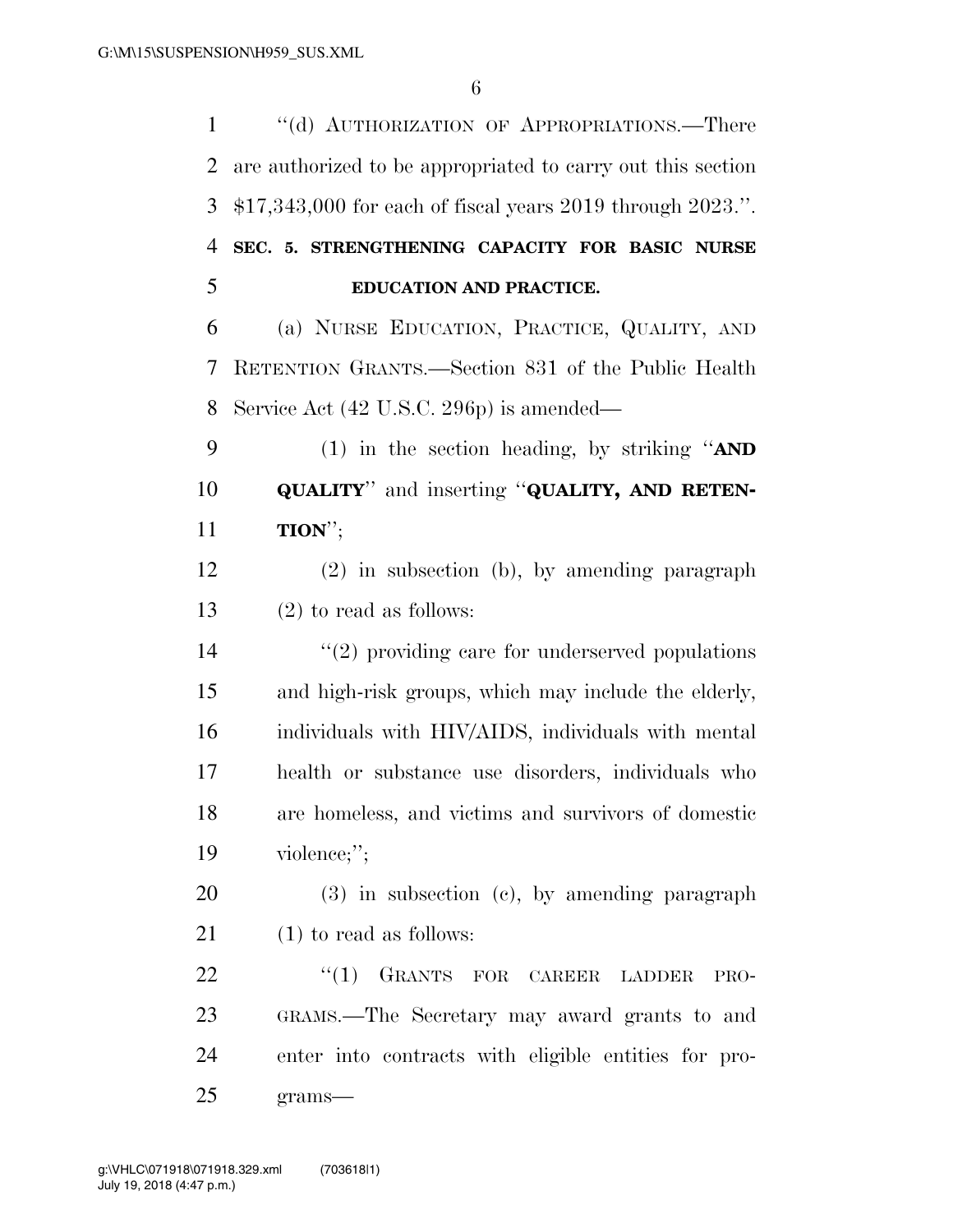| $\mathbf{1}$   | $\lq\lq$ to promote career advancement for-        |
|----------------|----------------------------------------------------|
| $\overline{2}$ | "(i) nursing personnel in a variety of             |
| 3              | training settings, cross training or spe-          |
| $\overline{4}$ | cialty training among diverse population           |
| 5              | groups, and the advancement of individ-            |
| 6              | uals, including to become professional reg-        |
| $\overline{7}$ | istered nurses, advanced practice<br>reg-          |
| 8              | istered nurses, and nurses with graduate           |
| 9              | nursing education; and                             |
| 10             | "(ii) individuals, including licensed              |
| 11             | practical nurses, licensed vocational nurses,      |
| 12             | certified nurse assistants, and diploma de-        |
| 13             | gree or associate degree nurses, to become         |
| 14             | baccalaureate-prepared registered nurses           |
| 15             | or nurses with graduate nursing education;         |
| 16             | $\lq\lq$ to assist individuals in obtaining edu-   |
| 17             | cation and training required to enter the nurs-    |
| 18             | ing profession and advance within such profes-     |
| 19             | sion, such as by providing career counseling and   |
| 20             | mentoring; and                                     |
| 21             | $\lq\lq$ (C) to develop and implement internships, |
| 22             | accredited fellowships, and accredited residency   |
| 23             | programs in collaboration with one or more ac-     |
| 24             | credited schools of nursing to encourage men-      |
| 25             | toring and development of specialties.";           |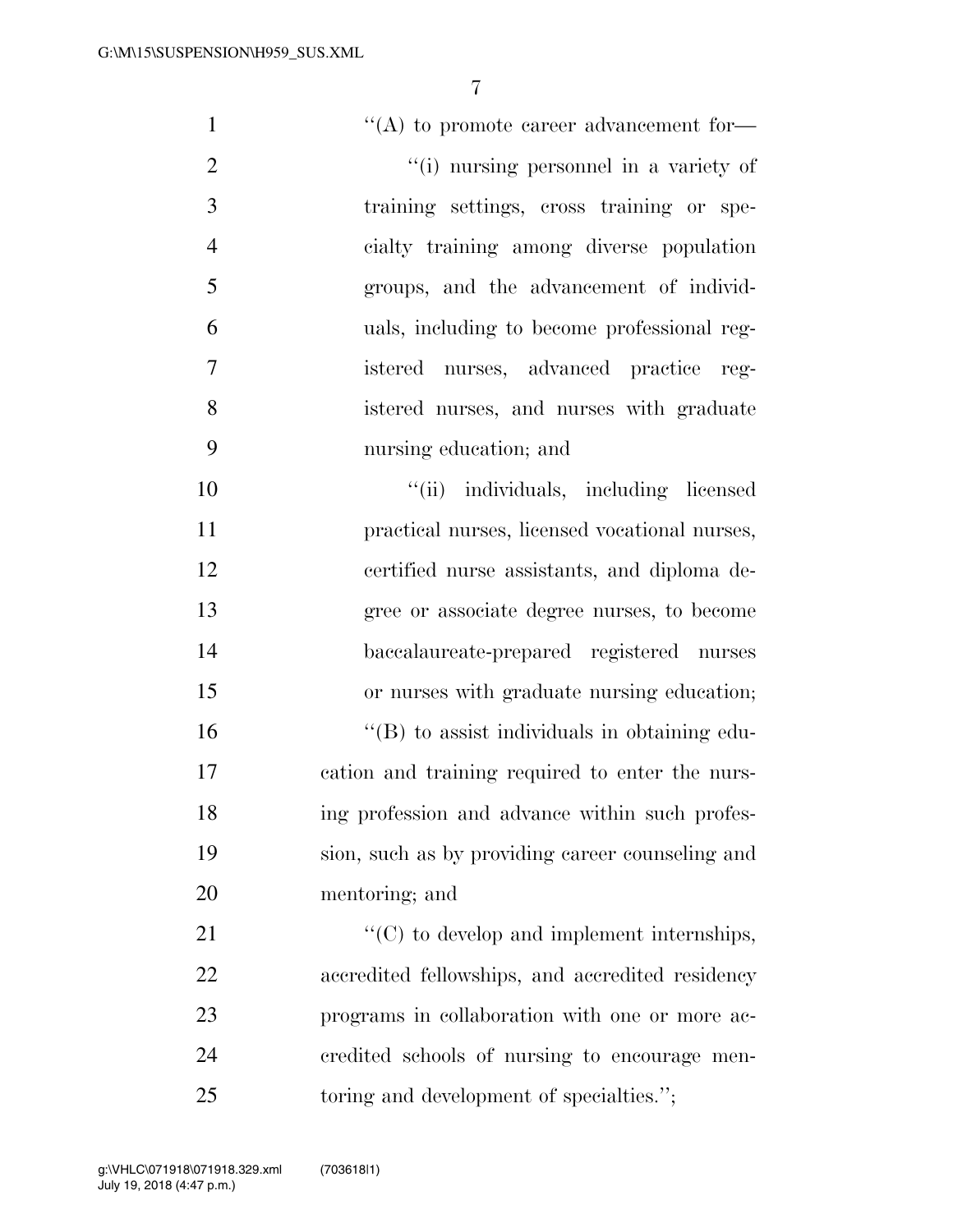(4) by striking subsection (e) (relating to pref- erence); (5) by redesignating subsections (f) through (h) as subsections (e) and (g), respectively; (6) in subsection (e), as so redesignated, by striking ''The Secretary shall submit to the Congress

 before the end of each fiscal year a'' and inserting ''As part of the report on nursing workforce pro- grams described in section 806(i), the Secretary shall'';

 (7) by amending subsection (f), as redesignated by paragraph (5), to read as follows:

''(f) DEFINITIONS.—For purposes of this section:

 $\frac{1}{2}$  (1) ELIGIBLE ENTITY.—The term 'eligible en- tity' includes an accredited school of nursing, a health care facility, a partnership of such a school and facility, a federally qualified health center, or a nurse-managed health clinic.

19 "(2) NURSE-MANAGED HEALTH CLINIC.—The term 'nurse-managed health clinic' means a nurse- practice arrangement, managed by advanced practice nurses, that provides primary care or wellness serv- ices to underserved or vulnerable populations that is associated with a school, college, university or de-partment of nursing, federally qualified health cen-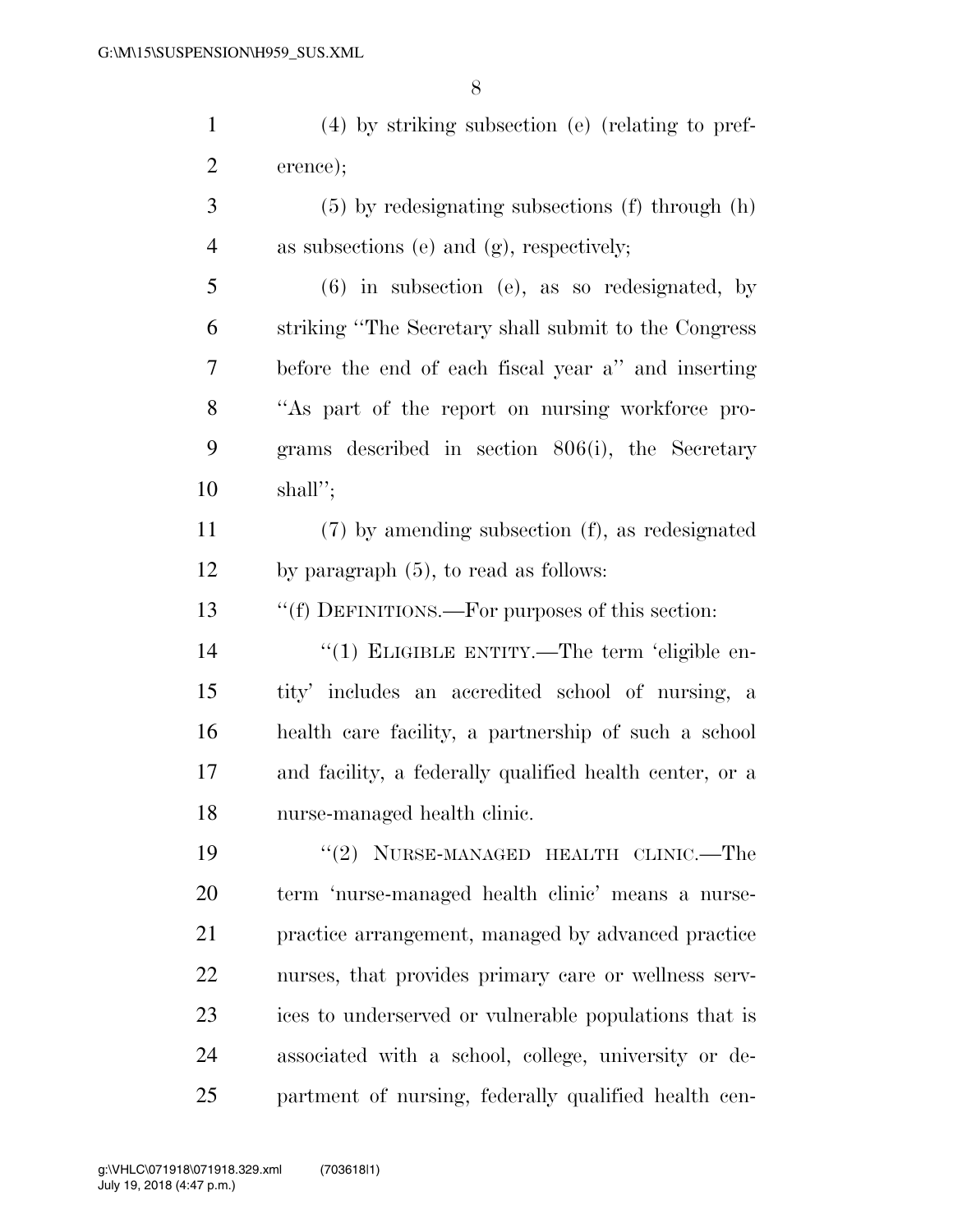ter, or independent nonprofit health or social serv-ices agency.''; and

 (8) in subsection (g), as redesignated by para- graph (5), by striking ''such sums as may be nec- essary for each of fiscal years 2010 through 2014'' and inserting ''\$41,913,000 for each of fiscal years 2019 through 2023''.

 (b) NURSE RETENTION GRANTS.—Section 831A of the Public Health Service Act (42 U.S.C. 296p–1) is re-pealed.

### **SEC. 6. STUDENT LOANS.**

 (a) LOAN REPAYMENT AND SCHOLARSHIP PRO- GRAMS.—Section 846 of the Public Health Service Act (42 U.S.C. 297n) is amended—

15 (1) in subsection  $(b)(1)$ , by striking "he began such practice'' and inserting ''the individual began such practice'';

18 (2) in subsection (d)(1), by striking "(for fiscal years 2003 and 2004) and may (for fiscal years thereafter)'';

 (3) in subsection (h), in the matter preceding paragraph (1), by striking ''Not later than'' through ''regarding'' and inserting ''The annual report on nursing workforce programs, as required by section 806(i), shall include information regarding the pro-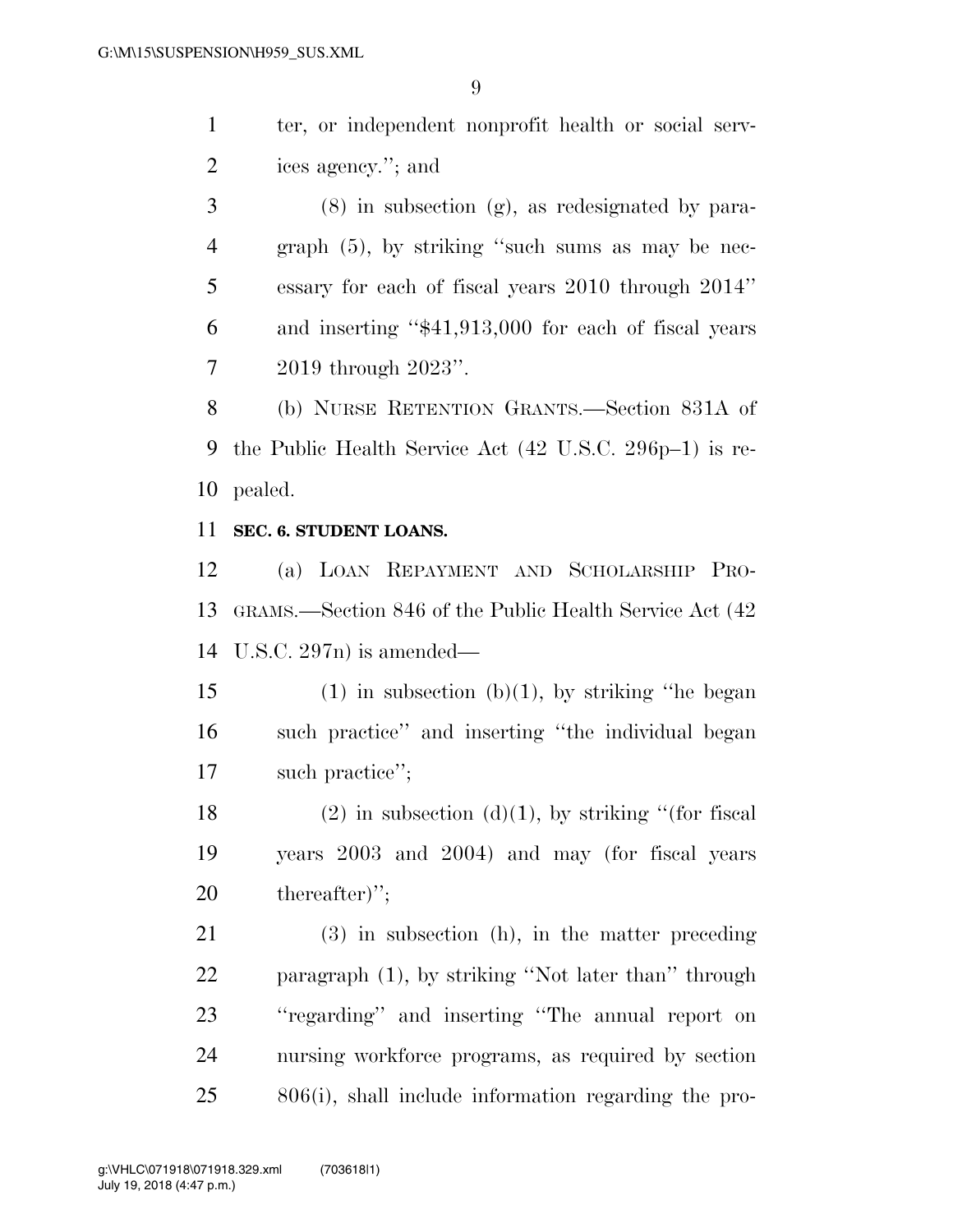grams carried out under this section, including''; and

 $3 \t(4)$  in subsection (i)(1), by striking "such sums as may be necessary for each of fiscal years 2003 5 through 2007" and inserting "\$87,135,000 for each of fiscal years 2019 through 2023''.

 (b) NURSE FACULTY LOAN PROGRAM.—Section 846A of the Public Health Service Act (42 U.S.C. 297n– 1) is amended by striking ''such sums as may be necessary for each of fiscal years 2010 through 2014'' and inserting ''\$28,500,000 for each of fiscal years 2019 through 2023''.

# **SEC. 7. NATIONAL ADVISORY COUNCIL ON NURSE EDU-CATION AND PRACTICE.**

 Section 851 of the Public Health Service Act (42 U.S.C. 297t) is amended—

17 (1) in subsection  $(b)(1)(A)(iv)$ , by striking "and nurse anesthetists'' and inserting ''nurse anes-thetists, and clinical nurse specialists'';

 (2) in subsection (d), by amending paragraph (3) to read as follows:

 $\frac{4}{3}$  not later than 2 years after the date of en- actment of the Title VIII Nursing Workforce Reau- thorization Act of 2018, and every 2 years there-after, prepare and submit to the Secretary, the Com-